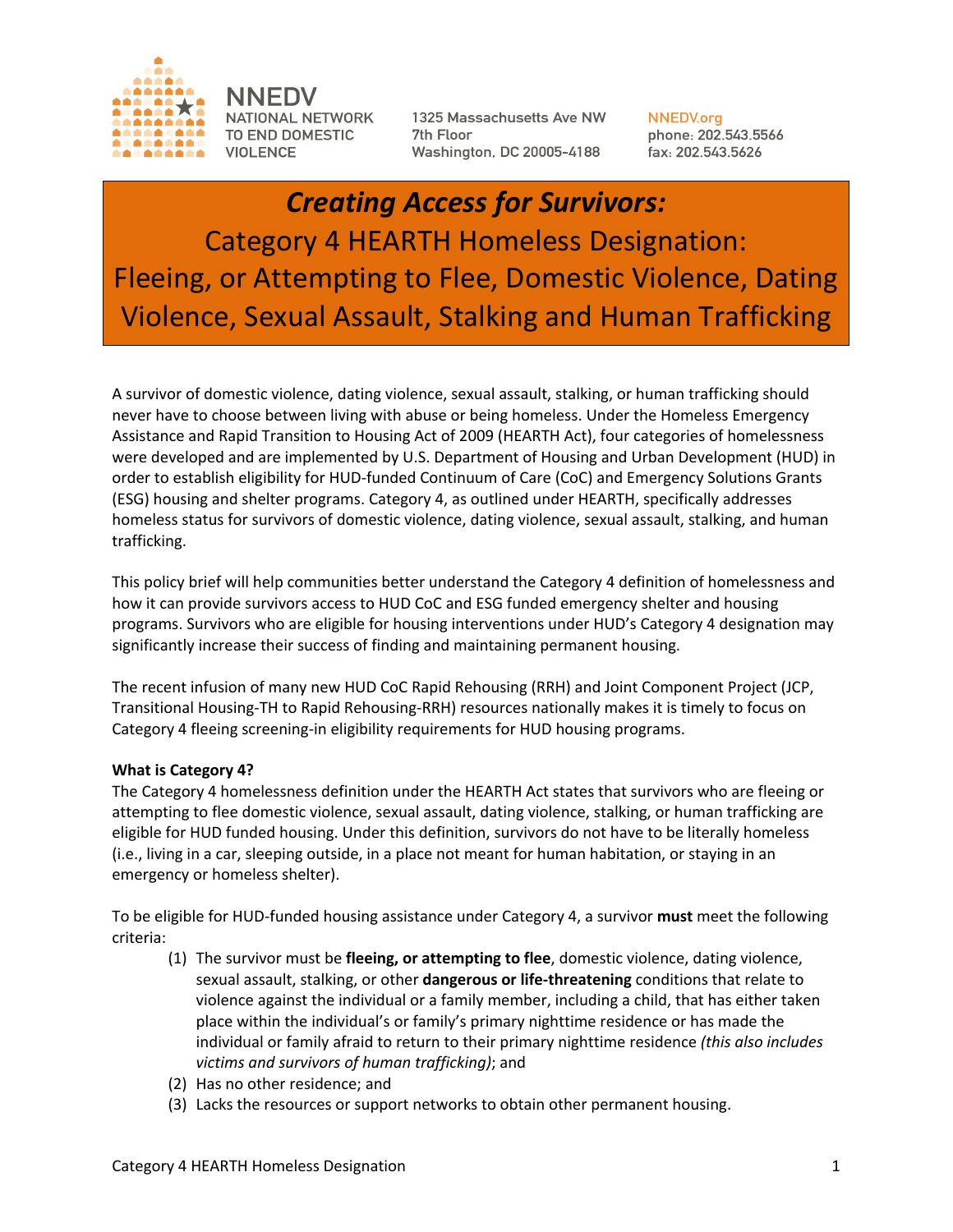#### **What does "fleeing" mean?**

The concept of "fleeing" will look different for every survivor because each survivor's situation is different. With guidance from a domestic or sexual violence advocate or housing provider, survivors can determine if their situation is "fleeing" and therefore, make them eligible for housing resources under Category 4. provider can ask to help establish eligibility:

- Did someone do something that made them feel unsafe in their current living situation?
- Do they feel like they need to leave the current living situation in order to stay safe?
- Did someone make them or ask them to do something that caused them to feel unsafe or in possible danger in order to continue to stay in their home or where they are currently residing?
- Do they feel unsafe to return to the home that they left? Are they worried about the safety of any children, dependents, or pets?

As domestic violence advocates know, "fleeing" is not an isolated event, nor a one-time event – once a survivor is in safe housing, often an abusive partner will continue to sabotage the survivor's success and undermine safety through lengthy legal battles, custody arguments, financial abuse, stalking, etc.

For sexual violence survivors, there are many situations that can lead to the need to "flee." A survivor may be experiencing ongoing sexual abuse in the home by a parent or partner or by a landlord or neighbor. It is important to recognize that there are also many situations where a sexual assault survivor has housing needs but is not "fleeing." A survivor may have been assaulted in their home and not feel safe remaining there or they may have experienced the assault at work and not want to return to that employment, threatening their housing situation. It would be important for sexual violence advocates to know more about alternative housing funds to support survivors who are not "fleeing."

## **What does "dangerous and life-threatening" mean?**

HUD clarifies that the level of danger experienced by a survivor should not dictate eligibility under Category 4. Specifically, the phrase "dangerous or life-threatening," as stated in the HEARTH Act, should not be used to qualify the extent of danger in order for the survivor to be considered homeless. Instead, HUD has specified that domestic and sexual violence in and of itself is considered "dangerous and life-threatening" when determining Category 4 eligibility. The survivor is the expert in their living situation and can define what they consider life-threatening and dangerous.

## **How does eligibility via Category 4 help survivors obtain housing?**

The availability of Category 4 directly impacts a survivor's ability to obtain safe housing. Previous to the Category 4 designation, a survivor would have to become literally homeless (living on the street, sleeping in a car, etc.) to be eligible for HUD CoC housing options. Now, domestic violence, dating violence, sexual assault, stalking and human trafficking are included in the Category 4

There are tools in the domestic and sexual violence field that are designed to determine lethality and severity of danger experienced by a survivor. However, it is important to note that these tools are *not* designed as standalone housing screening tools, nor are they intended to screen for the presence of abuse or fleeing violence. Rather, these tools predict the risk of severe or lethal violence as a result of violence from an abusive intimate partner both physically and sexually. The risk of severe or lethal violence as a result of domestic and/or sexual violence should not dictate eligibility under Category 4.

designation so survivors and their children are eligible for HUD housing and have more options when they are trying to escape from a person who commits violence. Additional factors impacting survivors seeking safety and housing include: domestic violence emergency shelters are often full and rape crisis centers do not in most cases provide emergency shelter or housing, there is a lack of longer-term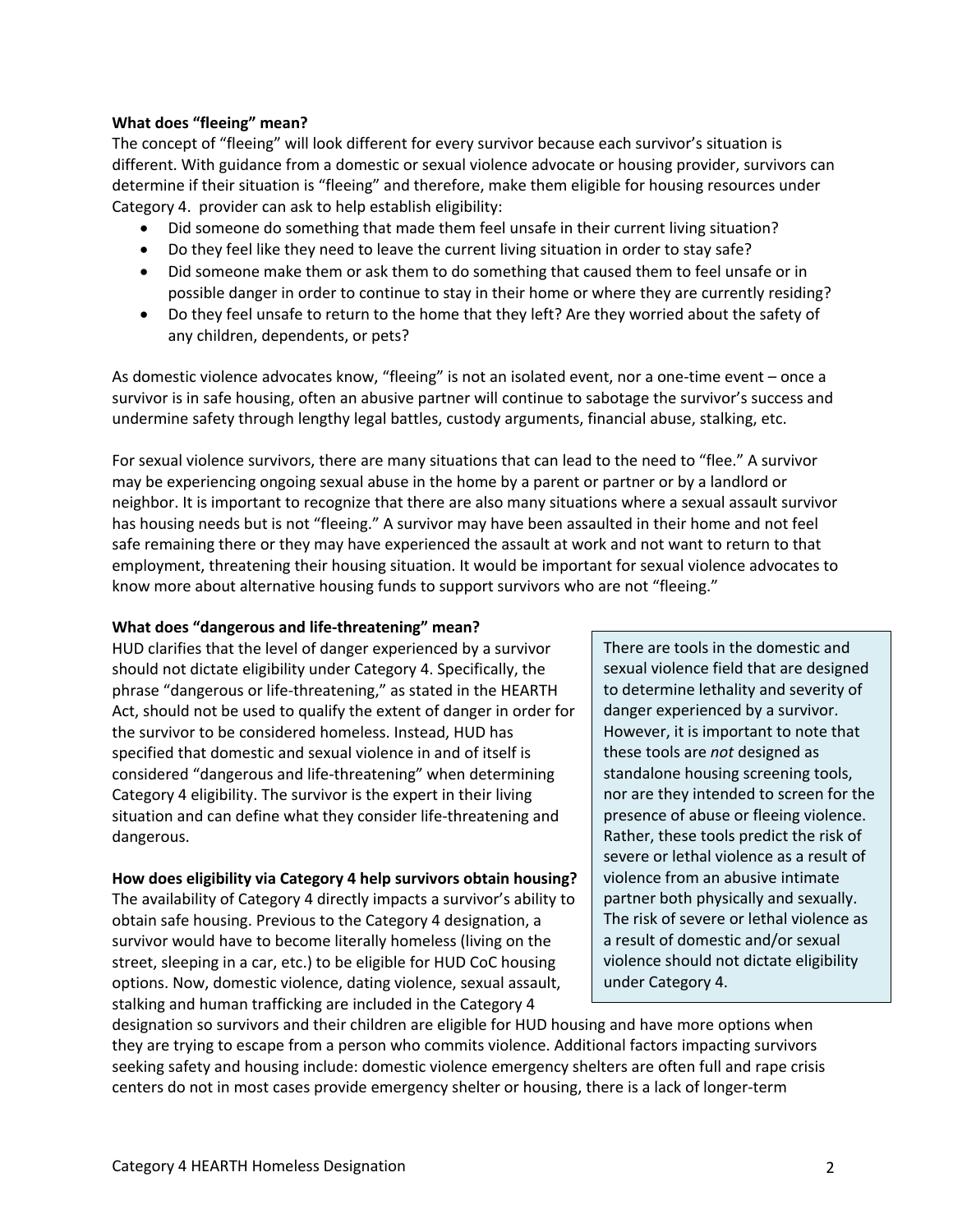housing resources, and housing costs continue to escalate. Consequently, these barriers impede some survivors' ability to

obtain housing, leaving them no choice but to stay with a person who commits violence or in a dangerous situation. Eligibility for HUD-funded CoC housing assistance allows survivors to become safely housed without having to experience literal homelessness. Category 4 increases a survivor's options and ability to make the best decision when leaving their home, allowing them to move to safety, retain autonomy, increase stability for themselves and their family, and promote collective community safety.

## **Scenarios**

The following are common "fleeing" scenarios. In all of the following scenarios, a survivor would be eligible for HUD-funded housing assistance under Category 4. Remember, a survivor **does not** have to be literally homeless to be eligible for housing assistance under Category 4 – they could be on a lease, sleeping on a friend's couch, or staying with family and still be considered "fleeing" domestic or sexual violence.

- A survivor with an infant and two older children is living with an abusive partner, who is also the children's parent. The children are very afraid. The family owns their home, and both adults are on the mortgage. The survivor needs to leave the home immediately with their children and is in need of safe housing.
- A teenage boy is being sexually abused by an uncle who lives in his home with his family. The boy has a job but does not make enough money to support himself, and he attends high school. The survivor attempts to find friends to stay with, but eventually finds himself homeless and ends up accepting an invitation to stay with an older man. It is clear that the older man expects sex in exchange for housing.
- A woman is living in rent-controlled housing. She has a decent job at a local grocery store and makes slightly over minimum wage. Her landlord sees her at work and starts paying more attention to her. It is clear that she could not afford housing on her salary without rent control. One evening late at night, her landlord enters her apartment and coerces her by threatening to kick her out of her apartment if she doesn't have sex with him. She does, and he continues to enter her apartment without permission, threatens her with eviction, and sexually assaults her.
- A woman has a Protection from Abuse (PFA) Order against her girlfriend. The survivor works at a hotel and had no option for childcare during her shift, so she brought her children to work with her. The survivor ended up returning to her abusive partner because if she continued to bring her children to work, she would be fired. Both the survivor and her girlfriend are on the lease for the apartment and she needs to obtain safe housing as soon as possible.
- A survivor left her home where she was continually being sexually assaulted by her husband and went to stay with a family member. She has employment with consistent income but can't afford a security deposit or first month's rent. She may also need an additional month of rent to get on her feet. She needs to leave her family's home immediately because her husband has been threatening her and her children.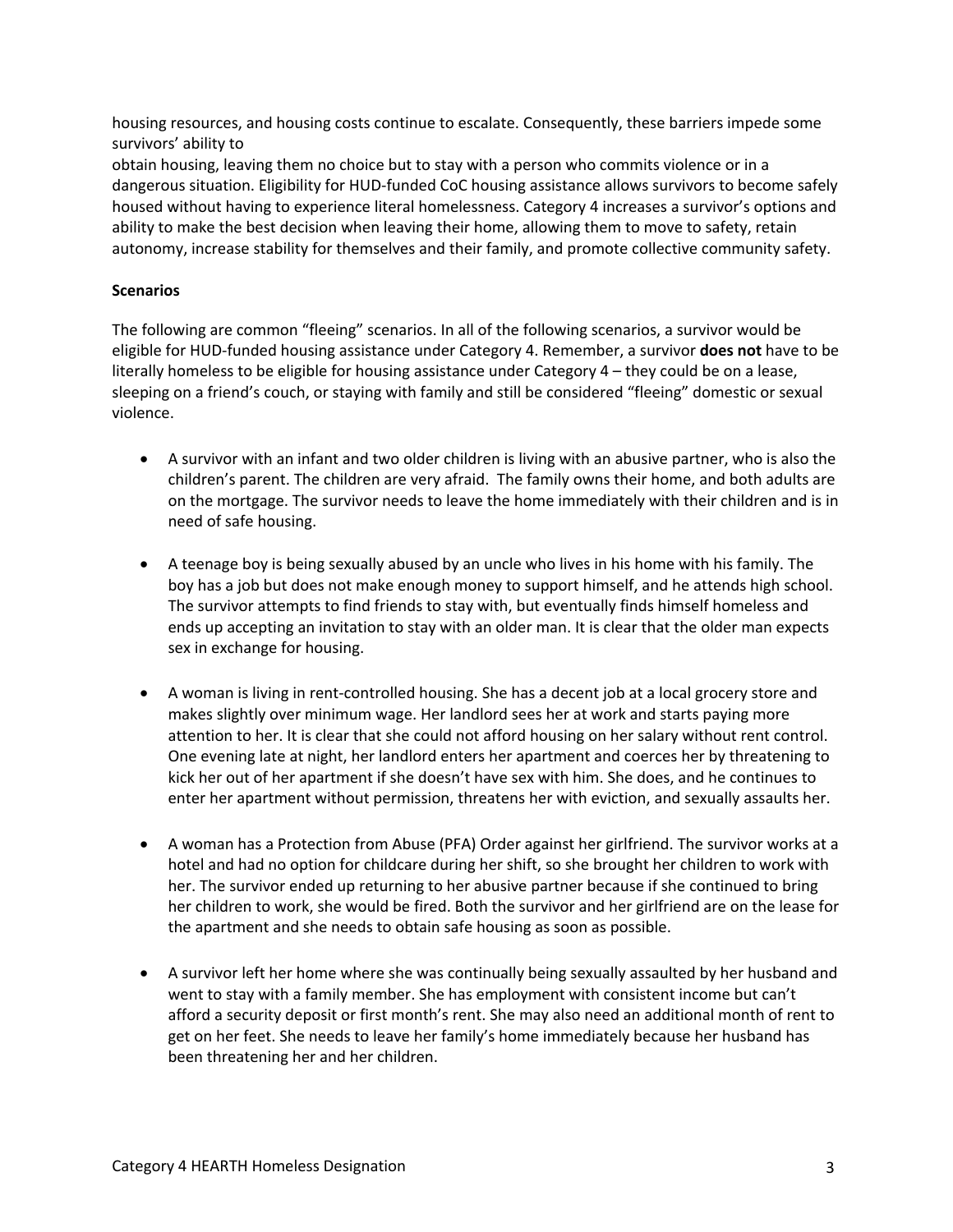- A survivor has been living with his abusive husband for a year. His husband threatens to kick him out if he doesn't do what the husband wants. Last winter, the survivor was forced to sleep outside in the cold after his husband locked him out of their house. He suffered from frostbite and is terrified to be locked out again.
- A survivor of human trafficking is arrested after her trafficker makes her hide his drug paraphernalia in her purse during a traffic stop. Upon release, she decides she does not want to return to her trafficker and looks for housing options. She does not identify as a domestic violence survivor because her trafficker is her "pimp" and not her boyfriend. Although he never physically abused her, he drugged her to force her into staying with him and to coerce her into sex. He refused to pay her for her sex work and instead kept the survivor on just enough heroin to prevent her from getting sick… unless she did not meet her "quota." While looking for housing, the survivor started sleeping at her sister's house, where her trafficker began coming

around to harass her. She desperately wants to stay clean and does not want to return to the person who is trafficking her.

## **Programs for Survivors Under Category 4**

There are several CoC-funded programs for which survivors are eligible under the Category 4 designation. Understanding Category 4 and how it can benefit survivors and their families is important, particularly when survivors are being assessed by an advocate or housing provider in the Coordinated Entry System (HUD's process for assessing a person's housing needs quickly and connecting them with agencies and resources to provide housing options).

## **A note on ESG funding eligibility:**

Due to current HUD regulations regarding ESG funding, a survivor can qualify for ESGfunded homelessness prevention and emergency shelter, but they would not qualify for ESG-funded Rapid Rehousing or street outreach *unless the survivor also meets the Category 1 homelessness definition of literal homelessness* (which is defined as staying in an emergency shelter or a safe house, or sleeping outside and/or in a place not meant for human habitation). The ESG criteria for survivors is notably different in scope than the CoC program.

Under the Category 4 designation, survivors can qualify for the following CoC-funded programs:

- CoC-funded Rapid Re-Housing, also known as RRH, (funded during and after Fiscal Year [FY] 2015 Notice of Funding Availability [NOFA]) and the Joint Transitional Housing and Permanent Housing-Rapid Re-Housing Component Project (aka, JCP; funded during and after FY 2017 NOFA);
- Permanent Supportive Housing (PSH) which includes:
	- $\circ$  Chronic PSH: if the head of household has a disability and is considered chronically homeless; or
	- $\circ$  Non-Chronically Homeless PSH: if the head of household or a child in household has a disability; or
- Diversion (funds and/or services that allow a survivor to avoid a shelter stay).

## **Role of the Victim Advocate or Housing Provider**

The victim advocate and/or housing provider's role is to support survivors by explaining how Category 4 works and helping them through the certification process. It is not necessary for an advocate or housing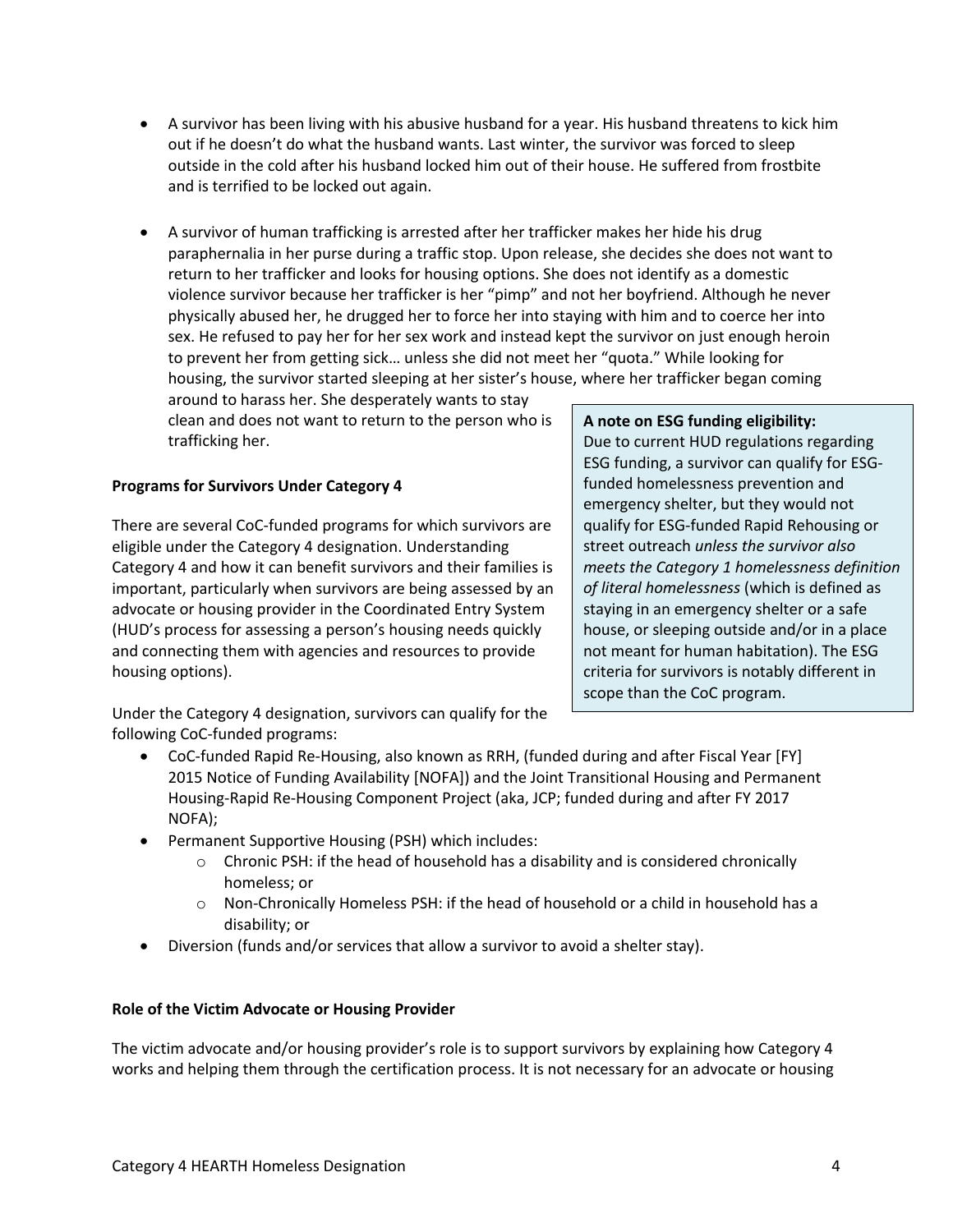provider to determine that a survivor's safety is at risk in order to apply for HUD-funded housing. A survivor can define this on their own or with the support of a survivor advocate or housing provider by talking about their situation. At the start of a conversation with a survivor and prior to any abuse disclosure, it is important to inform them about any mandatory abuse reporting requirements the advocate is obligated to report either professionally, under state or local laws, or with under the organization's policies and procedures. This will provide the survivor with the autonomy to disclose what they are comfortable sharing given the reporting parameters. The survivor is not required to disclose any sort of abuse in great detail to "prove" they are fleeing domestic and/or sexual violence. Disclosing they are being or have been abused, assaulted, or under threat meets the HUD eligibility requirements for CoC and ESG resources.

One way an advocate or housing provider can start that conversation is to say, "I've spoken with other people who need to leave their home due to safety concerns, and they told me similar things to what you have shared – can you tell me more about that?" Through this conversation, the advocate or housing provider can begin the certification process for Category 4.

Verification of domestic violence, dating violence, sexual assault, stalking, or human trafficking can be completed by a victim service provider if the survivor is engaged with or working with that organization. If the survivor is not engaged in services or does not wish to speak with the program about their current housing, the survivor may self-certify or apply for this process on their own. A form for self-certification should be provided to the survivor and kept with other HUD paperwork for monitoring purposes.

## **Record-keeping Requirements**

To prove a survivor's eligibility under Category 4, the following record-keeping procedure must be followed by the advocate or housing case manager. A documented oral statement by the survivor will suffice and no need for further verification is required by HUD. According to the HUD Exchange website:

- For Victim Service Providers: An oral statement by the individual or head of household (i.e. the survivor) seeking assistance that states they are fleeing, have no subsequent residence, and lack resources. The statement must be documented by a self-certification signature or certification by an intake worker via signature.
- For Non-Victim Service Providers: An oral statement by the individual or head of household seeking assistance that states they are fleeing, have no subsequent residence, and lack resources. The statement must be documented by a self-certification or certification by an intake worker. Where the individual or family determines their safety is not jeopardized, the oral statement must be verified and:
	- Certified by the individual or head of household that no subsequent residence has been identified; and
	- Self-certified, or other documentation in a written format (such as financial statements) that the individual or family lacks the financial resources and support networks to obtain other permanent housing.

## **Conclusion**

HUD ESG and CoC shelter and housing programs offer a variety of housing options from emergency shelter to permanent housing resources that are needed in order to respond to the crisis of domestic violence, dating violence, sexual assault, stalking, human trafficking, and homelessness. Ensuring that survivors have equitable access to these resources is an essential component of quickly and safely meeting survivors' housing needs.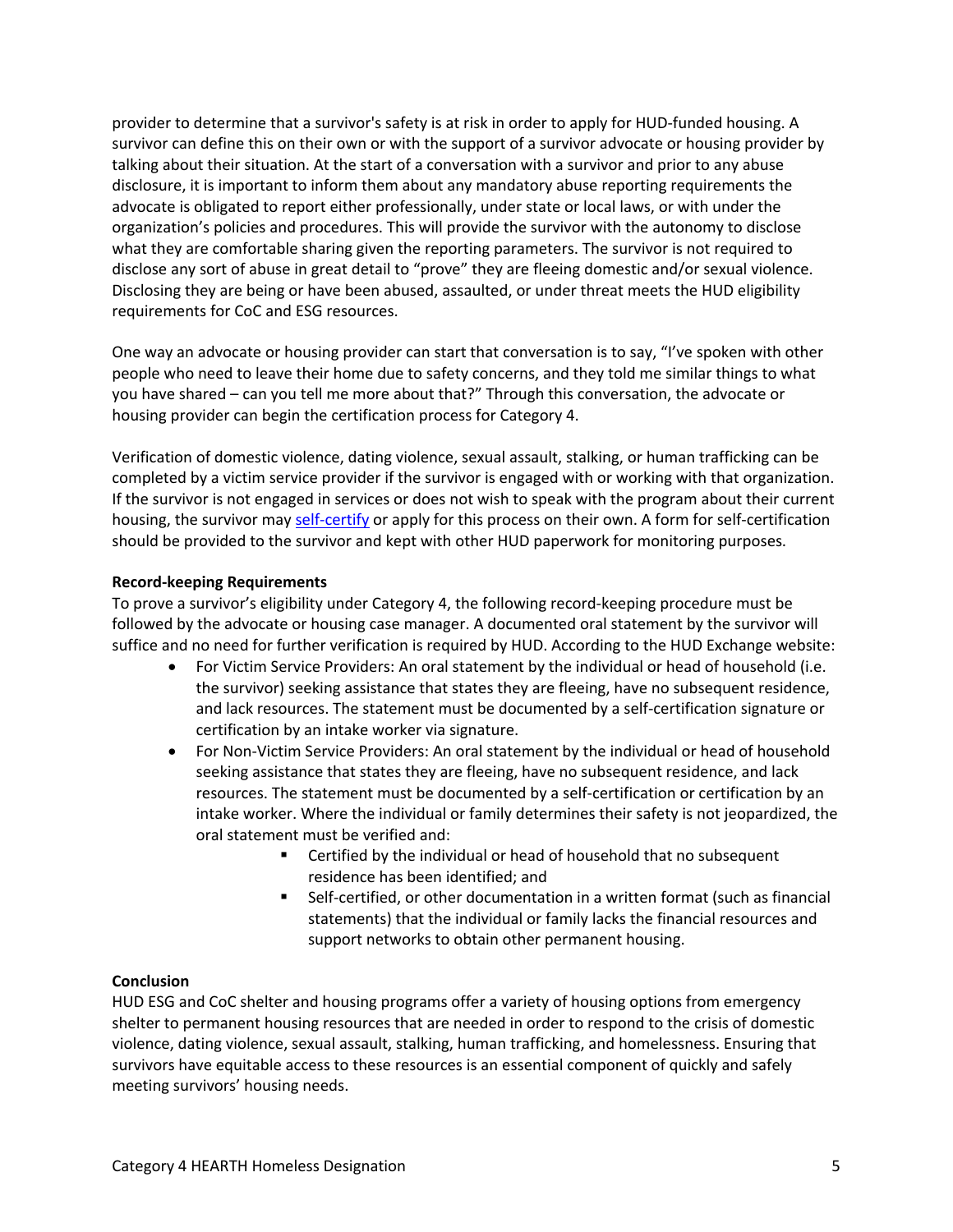## **ADDITIONAL RESOURCES & FURTHER READING:**

For more information on serving survivors in need of housing, visit HUD Exchange, including:

- SNAPS In Focus: Addressing the Needs of Persons Fleeing Domestic Violence
- Criteria and Recording keeping Requirements for the Definition of Homeless
- Recording and Documenting Homeless Status

For more information on domestic and sexual violence and mandatory reporting requirements:

• Mandatory Reporting and Confidentiality Protections for Survivors

For more information about Coordinated Entry and housing options for survivors, visit Safe Housing Partnerships:

• Coordinated Entry (CE) Process Frequently Asked Questions: A Resource for Domestic Violence and Sexual Assault Victim Service Providers

## **Need technical assistance?**

For further information or technical assistance, please reach out to Maria Williams at mwilliams@pcadv.org or Debbie Fox at dfox@nnedv.org.

The Pennsylvania Coalition Against Domestic Violence (PCADV) is a statewide collaborative membership organization committed to ending intimate partner violence and all forms of violence against women. Thanks to PCADV and Maria Williams for all their work on bringing this document to life. See: http://www.pcadv.org

The National Network to End Domestic Violence (NNEDV), a social change organization, is dedicated to creating a social, political, and economic environment in which violence against women no longer exists. See: http://www.nnedv.org